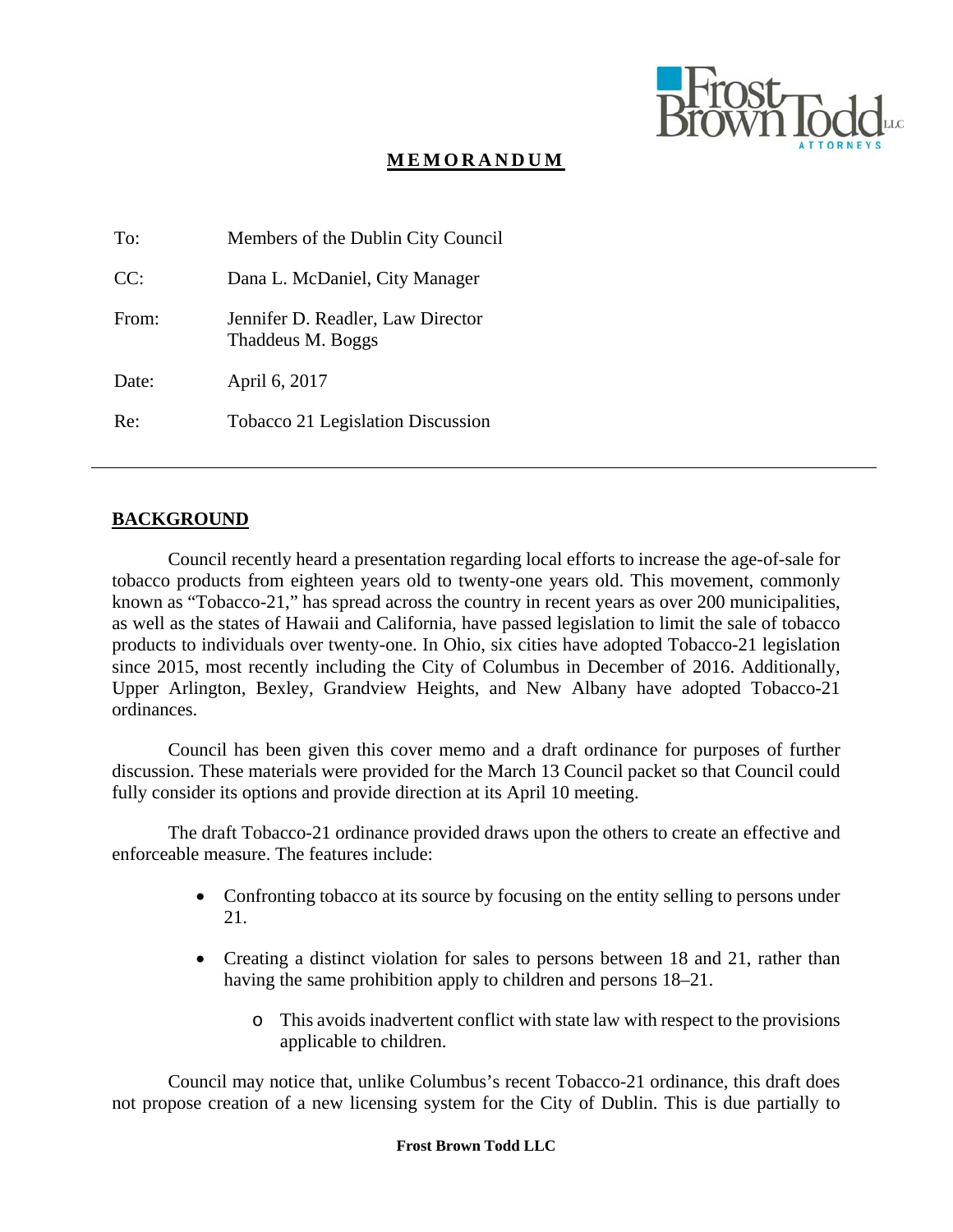Memo re. Tobacco 21 Legislation April 6, 2017 Page 2 of 4

concerns related to the staffing resources necessary to administer such a system. Columbus has a health department with staff equipped to administer its system, while Dublin does not have comparable capacity. Additionally, if challenged, the licensing system could be vulnerable to invalidation on state preemption grounds. These issues are described more fully in the remainder of the memo.

## **LAW AND ANALYSIS**

Ohio municipalities have authority to adopt Tobacco-21 ordinances as a matter of municipal home-rule. The Home Rule Amendment to the Ohio Constitution gives municipalities authority to "adopt and enforce within their limits such local police, sanitary and other similar regulations, as are not in conflict with general laws." A municipal ordinance only conflicts with a general law where it permits what the state's general law forbids, or forbids what the state's general law permits. *See, e.g.*, *Middleburg Hts. v. Ohio Bd. of Bldg. Standards*, 65 Ohio St.3d 510, 513, 605 N.E.2d 66 (1992), citing *Struthers v. Sokol*, 108 Ohio St. 263, 140 N.E. 519 (1923).

Ohio law prohibits the sale of tobacco products to persons under the age of eighteen. O.R.C. § 2927.02. The State requires that any wholesaler or retailer of cigarettes obtain a license for that activity from the county auditor under procedures established by state law. O.R.C. § 5743.15. The county auditor must issue the retail license to the applicant upon receipt of a completed application and presentation of proof of payment of the license fee to the county treasurer. O.R.C. § 5743.15(B)(2). The statute and rules providing for the retail cigarette license does not state that the license permits sale to anyone over the age of eighteen. Therefore, because sale to anyone over eighteen is not expressly permitted by Ohio law, municipalities may use their home-rule authority to raise the minimum age of sale.

## 1. Penalties for Violation: Criminal prosecution, including potential jail time, vs. civil enforcement.

Violation of the State's law against sale or distribution of tobacco products to minors (anyone under eighteen) is a fourth-degree misdemeanor for a first offense, and a third-degree misdemeanor for subsequent offenses. The potential penalties for a fourth-degree misdemeanor are a fine up to \$250 and up to thirty days in jail, while the potential penalties for a third-degree misdemeanor are a fine up to \$500 and up to sixty days in jail. O.R.C. §§ 2929.24; 2929.28.

Except for Upper Arlington (which makes violation an unclassified misdemeanor subject to increasing fines but includes no potential jail time) the other Central Ohio municipalities that have enacted Tobacco-21 ordinances have adopted fourth-degree misdemeanor and third-degree misdemeanor penalties for sale or distribution of tobacco products to persons under the age of twenty-one. All of the municipalities now limit the application to the vendor of the tobacco product, not to the under-21 person's possession of the tobacco product. Cleveland, which has had a Tobacco-21 law in place since April 2016, follows suit. The approach of targeting the sale, rather than the possession, reflects the consensus approach for Tobacco-21 efforts nationwide.

All Tobacco-21 ordinances in Central Ohio address violations as a criminal matter, while Columbus has an additional retailer licensing component. Columbus is still in the education and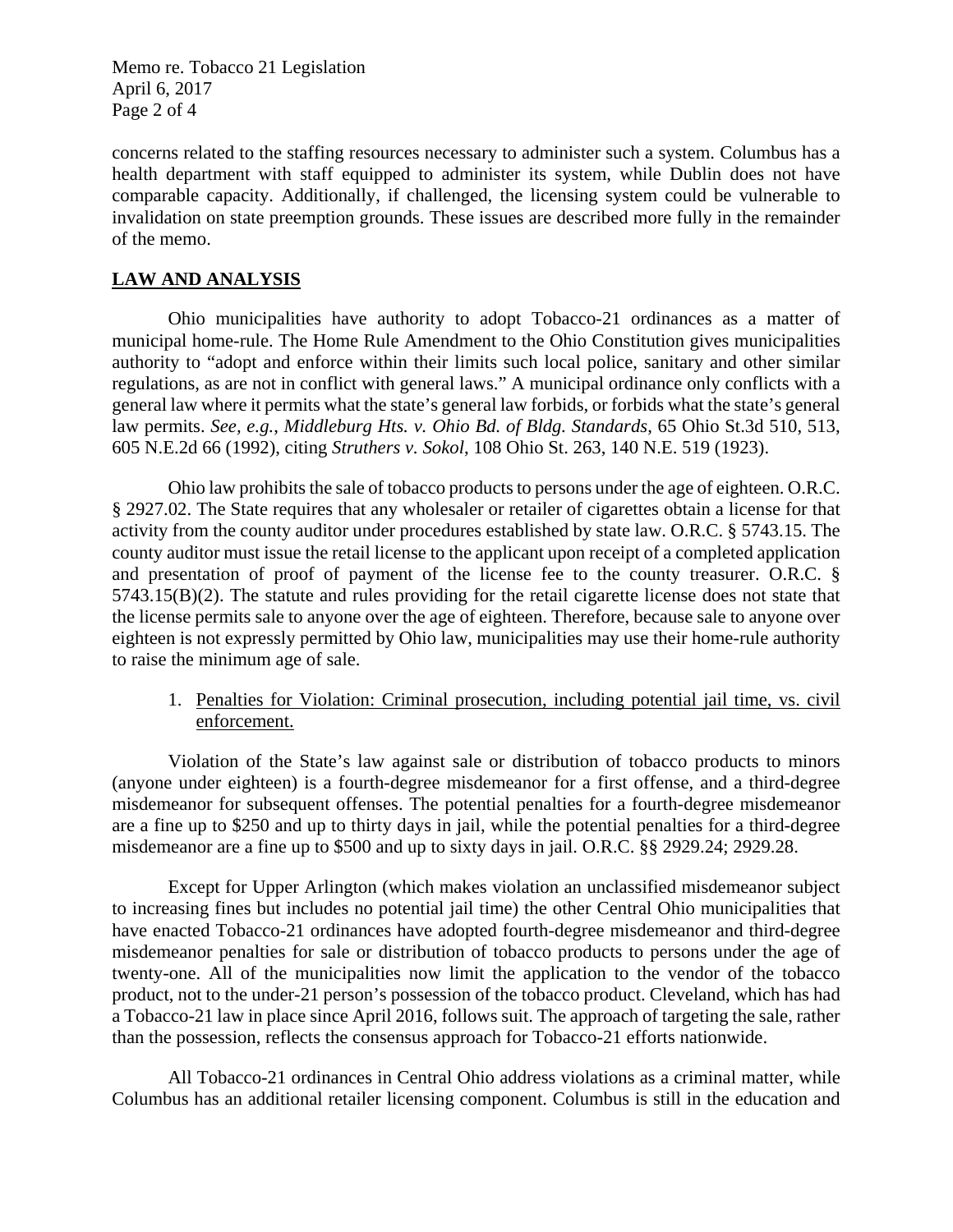Memo re. Tobacco 21 Legislation April 6, 2017 Page 3 of 4

licensing phase to set up enforcement of its ordinance, so active enforcement has not yet begun. Cleveland did not provide data regarding whether citations have been issued (the ordinance is administered by the city's health department). Grandview Heights police have confirmed that they have not issued citations for violations of Grandview Heights' ordinance. Likewise, neither Bexley, New Albany, nor Upper Arlington have had charges filed for non-compliance with their respective ordinances. These suburban cities each have only a small number of retailers who sell tobacco products (New Albany, for example, only has one tobacco retailer).

#### 2. Enforcement through licensure and state preemption risk.

Columbus, with the most recent ordinance, has also imposed a local licensing system for cigarettes and other tobacco products, including e-cigarettes and chewing tobacco. Columbus's ordinance would prohibit retailers from selling or distributing these products without getting a valid license from the Columbus Board of Health, without reference to whether the retailer has a retail cigarette license provided under Ohio law. A retailer that violates the section by selling or distributing without a license is guilty of a first-degree misdemeanor (potential fine up to \$1,000 and up to 180 days in jail). A repeat violator can be prohibited from obtaining a local license for up to five years. All fines collected under this section are to be deposited into a "Tobacco Enforcement and Education Fund" maintained by Columbus.

One concern with creating a licensing system for Dublin is that it requires staff resources for tracking and enforcement. Columbus has a health department with staff; Dublin does not. For this reason, the licensing system advanced by Columbus may not be a practical approach for each municipality, including Dublin.

Although Columbus's licensing section is a creative method to obtain compliance with the Tobacco-21 ordinance, by identifying tobacco retailers in the jurisdiction and seeking to fund enforcement activities, it risks invalidation if challenged. The Ohio Supreme Court has invalidated a similar local licensing system for private investigators in *Ohio Assn. of Private Detective Agencies, Inc. v. N. Olmsted*, 65 Ohio St.3d 242, 602 N.E.2d 1147 (1992). There, the city attempted to exact a \$15.00 registration fee from any private investigator practicing within the city. State law stated that no fees would be charged by the state or any political subdivision for conducting a private investigation business. *Id.* at 243. The court stated that "inasmuch as the local ordinance restricts an activity which a state license permits, the ordinance is in conflict with a general law of the state and violates" the Home Rule Amendment. *Id.* at 245. The court had also reached a similar conclusion in *Westlake v. Mascot Petroleum Co.*, 61 Ohio St.3d 161, 573 N.E.2d 1068 (1991) when it invalidated a zoning ordinance that prohibited liquor establishments that had valid permits from the Ohio Department of Liquor Control. More recent rulings have reaffirmed that municipalities cannot, through local licensing ordinances, prohibit activities permitted by state permits. *See State ex rel. Morrison v. Beck Energy Corp.*, 143 Ohio St.3d 271, 2015-Ohio-485, 37 N.E.3d 128, ¶26–27. Based on the authorities mentioned above, a local licensing system is vulnerable to challenge.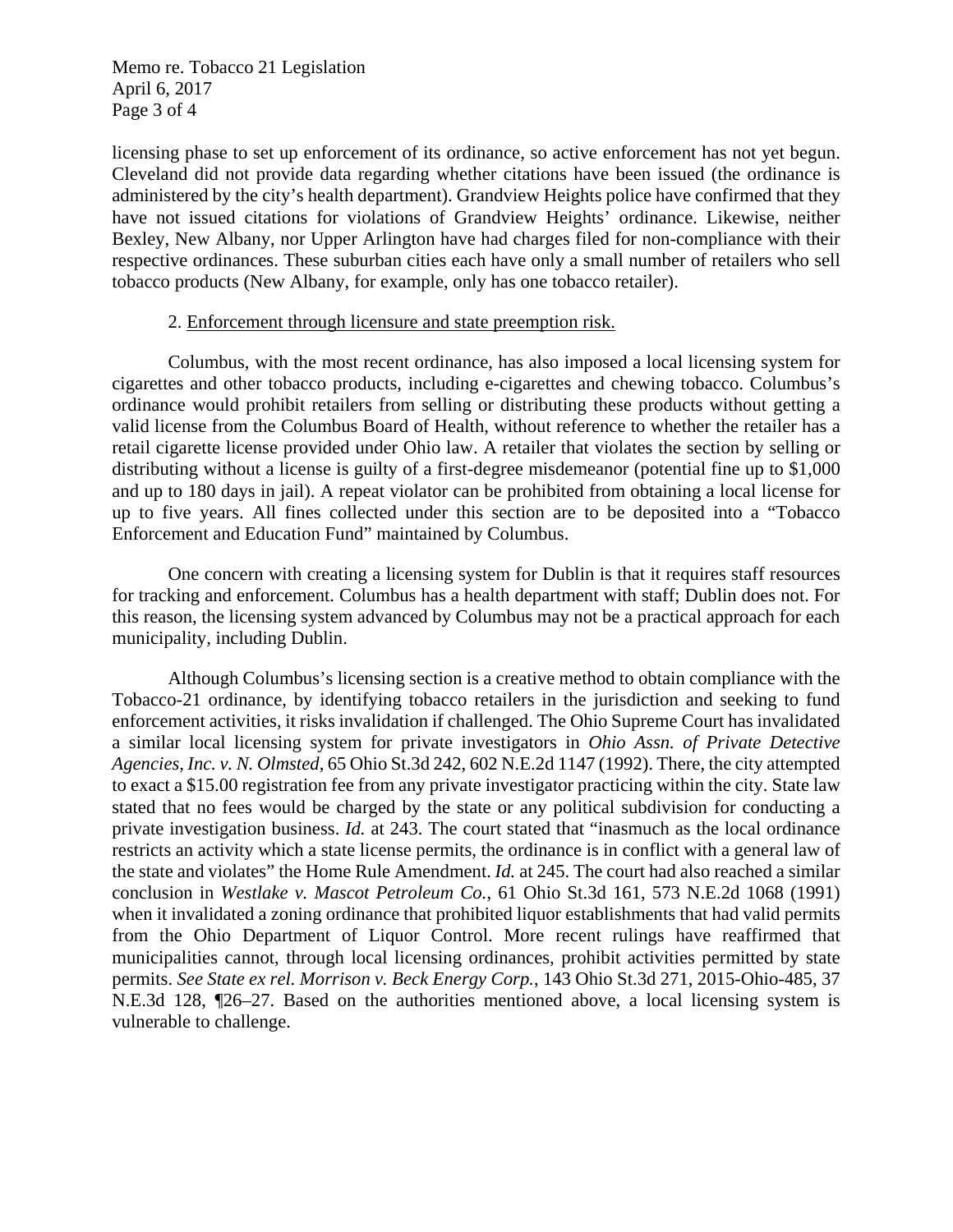Memo re. Tobacco 21 Legislation April 6, 2017 Page 4 of 4

# **CONCLUSION**

Staff recommends that Council consider a motion directing staff to prepare an ordinance based on the enclosed suggested draft ordinance to increase the age-of-sale for tobacco products from eighteen years old to twenty-one years old.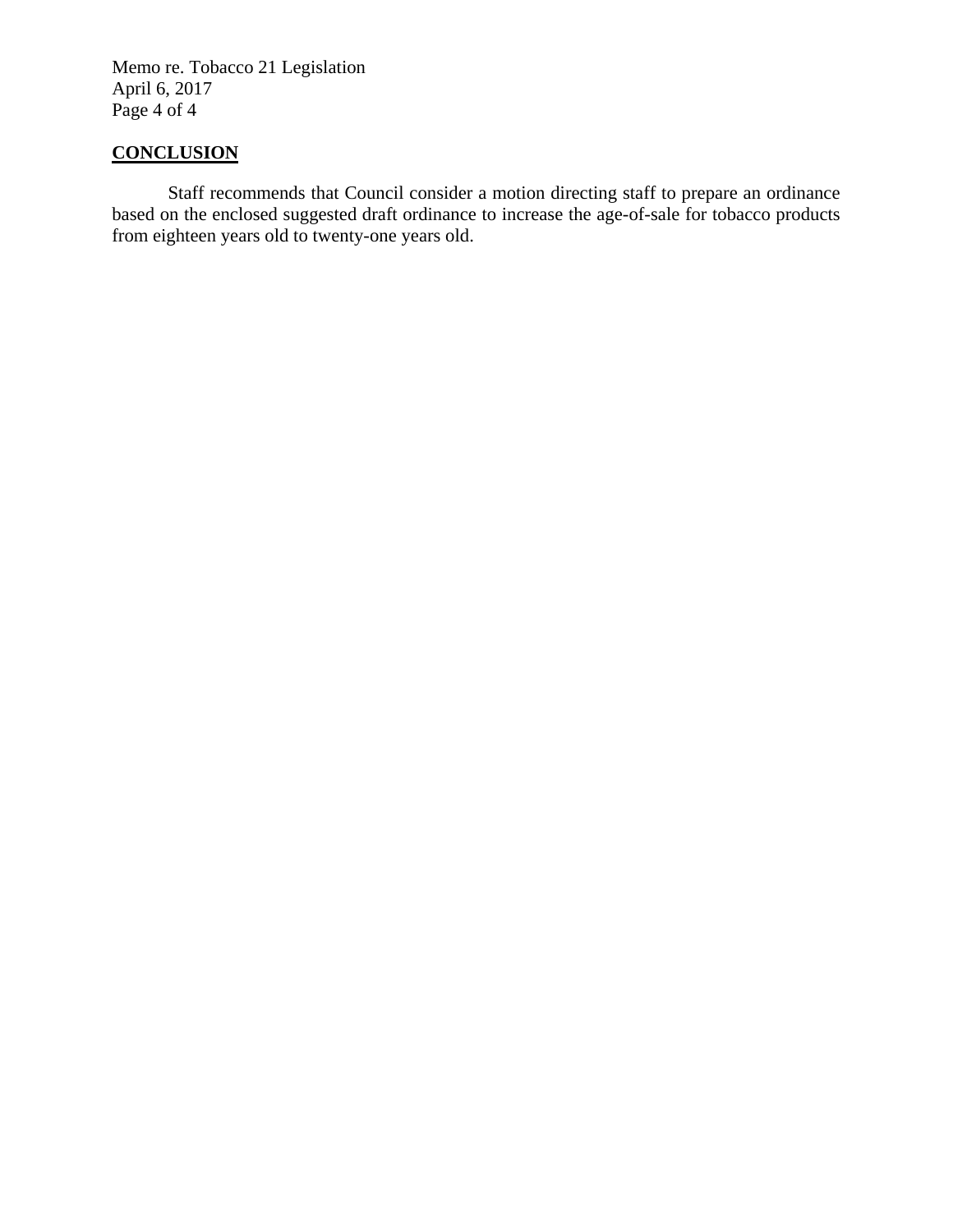## **TO PROHIBIT THE SALE OR OTHER DISTRIBUTION OF CIGARETTES, OTHER TOBACCO PRODUCTS, OR ALTERNATIVE NICOTINE PRODUCTS TO PERSONS UNDER 21 YEARS OLD.**

**WHEREAS**, every year tobacco products lead to the deaths of nearly one-half million Americans and drain more than \$268 billion in directly related healthcare and lost productivity costs; and

**WHEREAS,** nearly all adult smokers began smoking before the age of 18, while very few smokers start smoking after the age of 21, according to a 2015 white paper published by The Ohio State University College of Public Health; and

**WHEREAS,** studies have shown that many children under the age of 18 who smoke obtain their cigarettes from acquaintances who are 18-20; and

**WHEREAS,** to date, over 200 communities across the United States, as well as the States of Hawaii and California, have passed legislation to raise the minimum age for tobacco sales to 21 years old; and

**WHEREAS,** since 2015, six municipalities in the State of Ohio have adopted ordinances increasing the age for tobacco sales to 21 years old; and

**WHEREAS,** raising the age for tobacco sales in the City of Dublin would lessen the accessibility of tobacco to minors and further the City's interest in furthering the health, safety, and general welfare of the residents of the City of Dublin;

**NOW, THEREFORE, BE IT ORDAINED** by the Council of the City of Dublin, Delaware, Franklin, and Union Counties, State of Ohio, elected members concurring that:

**Section 1.** That Section 135.17, Illegal Distribution of Cigarettes, Other Tobacco Products, or Alternative Nicotine Products; Transaction Scans, in the General Offenses Code, is hereby amended to read as follows:

#### **§ 135.17 ILLEGAL DISTRIBUTION OF CIGARETTES, OTHER TOBACCO PRODUCTS, OR ALTERNATIVE NICOTINE PRODUCTS; TRANSACTION SCANS.**

 (A) Illegal distribution of cigarettes, other tobacco products, or alternative nicotine products.

(1) As used in this section:

**AGE VERIFICATION**. A service provided by an independent third party (other than a manufacturer, producer, distributor, wholesaler, or retailer of cigarettes, other tobacco products, alternative nicotine products, or papers used to roll cigarettes) that compares information available from a commercially available database, or aggregate of databases, that regularly are used by government and businesses for the purpose of age and identity verification to personal information provided during an internet sale or other remote method of sale to establish that the purchaser is  $\frac{18}{21}$  years of age or older.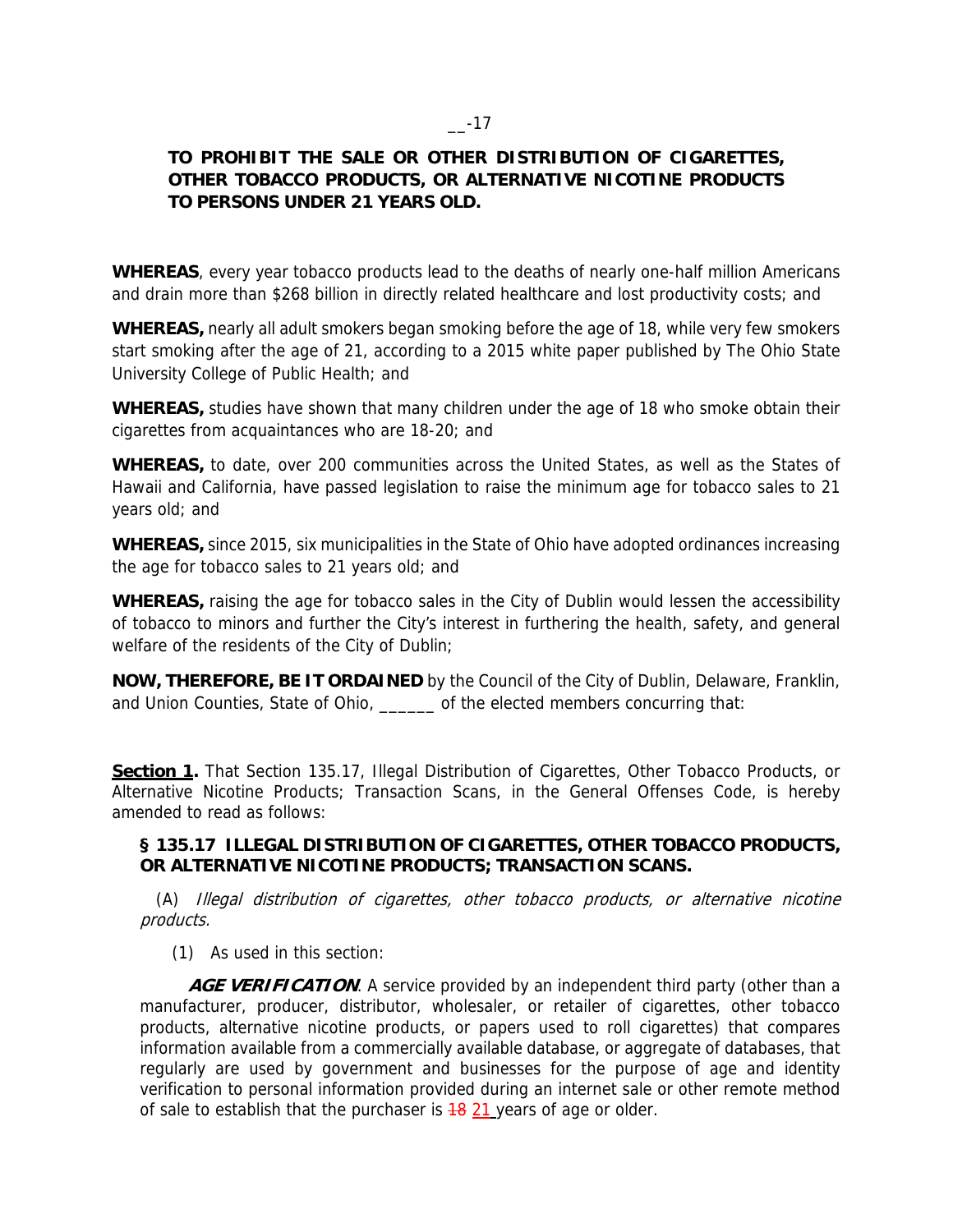### **ALTERNATIVE NICOTINE PRODUCT.**

 1. Subject to division 2. of this definition, an electronic cigarette or any other product or device that consists of or contains nicotine that can be ingested into the body by any means, including, but not limited to, chewing, smoking, absorbing, dissolving, or inhaling.

2. The phrase does not include any of the following:

- a. Any cigarette or other tobacco product;
- b. Any product that is a "drug" as that term is defined in 21 U.S.C. § 321(g)(1);
- c. Any product that is a "device" as that term is defined in 21 U.S.C. § 321(h);
- d. Any product that is a "combination product" as described in 21 U.S.C.  $\S 353(q)$ .

**CHILD.** Has the same meaning as in R.C. § 2151.011.

**CIGARETTE.** Includes clove cigarettes and hand-rolled cigarettes.

**DISTRIBUTE.** Means to furnish, give, or provide cigarettes, other tobacco products, alternative nicotine products, or papers used to roll cigarettes to the ultimate consumer of the cigarettes, other tobacco products, alternative nicotine products, or papers used to roll cigarettes.

### **ELECTRONIC CIGARETTE** .

 1. Subject to division 2. of this definition, any electronic product or device that produces a vapor that delivers nicotine or any other substance to the person inhaling from the device to simulate smoking and that is likely to be offered to or purchased by consumers as an electronic cigarette, electronic cigar, electronic cigarillo, or electronic pipe.

 2. The phrase does not include any item, product, or device described in division 2. of the definition for "alternative nicotine product" in this section.

**PROOF OF AGE.** Means a driver's license, a commercial driver's license, a military identification card, a passport, or an identification card issued under R.C. §§ 4507.50 to 4507.52 that shows that a person is  $18$  21 years of age or older.

 **TOBACCO PRODUCT.** Means any product that is made from tobacco, including, but not limited to, a cigarette, a cigar, pipe tobacco, chewing tobacco, or snuff.

**VENDING MACHINE.** Has the same meaning as "coin machine" in R.C. § 2913.01.

**PERSON UNDER 21.** For purposes of this section, means a person who has reached the age of 18 years but has not yet reached the age of 21 years.

 (2) No manufacturer, producer, distributor, wholesaler, or retailer of cigarettes, other tobacco products, alternative nicotine products, or papers used to roll cigarettes, no agent, employee, or representative of a manufacturer, producer, distributor, wholesaler, or retailer of cigarettes, other tobacco products, alternative nicotine products, or papers used to roll cigarettes, and no other person shall do any of the following:

 (a) Give, sell, or otherwise distribute cigarettes, other tobacco products, alternative nicotine products, or papers used to roll cigarettes to any child;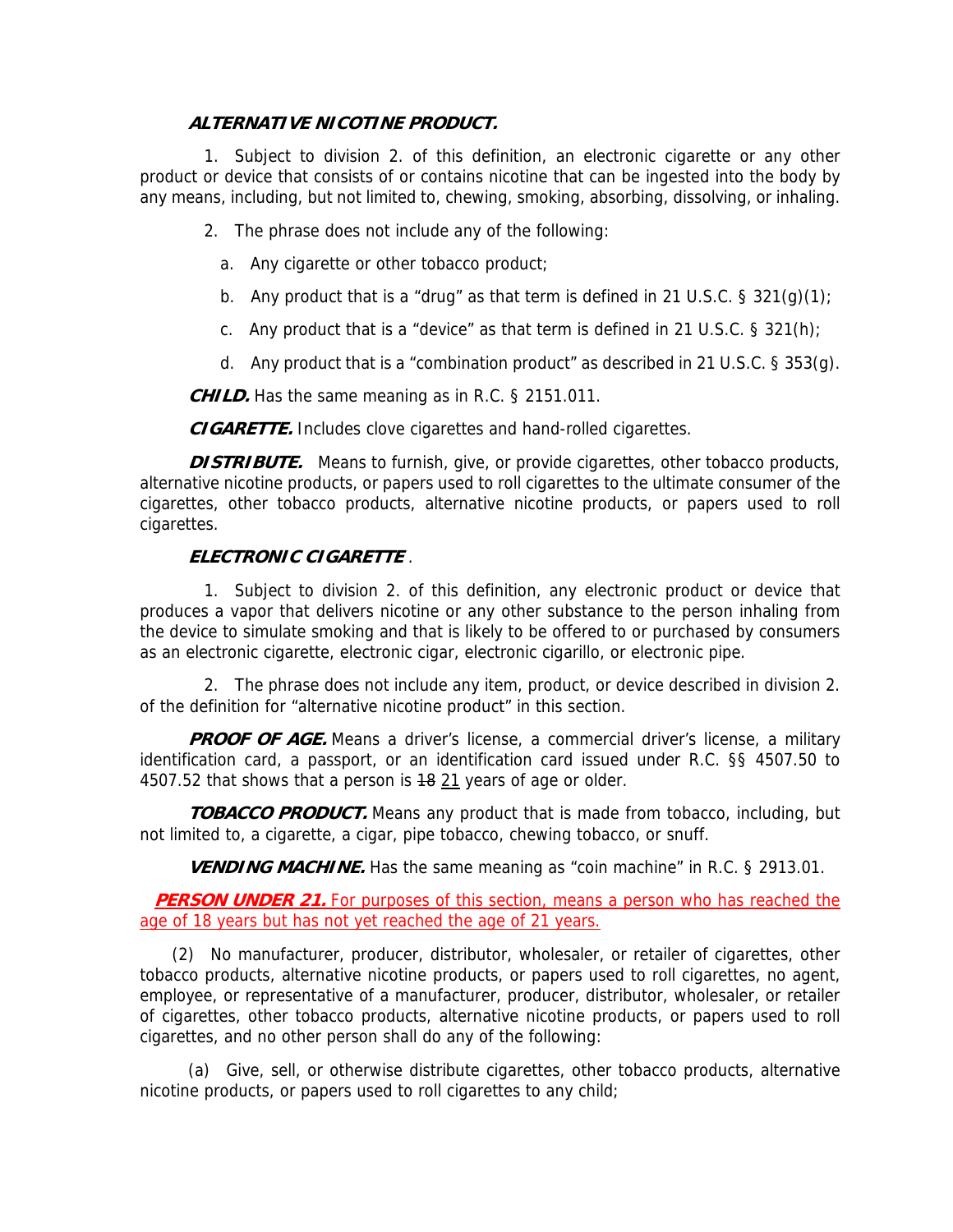(b) Give away, sell, or distribute cigarettes, other tobacco products, alternative nicotine products, or papers used to roll cigarettes in any place that does not have posted in a conspicuous place a sign stating that giving, selling, or otherwise distributing cigarettes, other tobacco products, alternative nicotine products, or papers used to roll cigarettes to a person under  $\frac{48-21}{2}$  years of age is prohibited by law;

 (c) Knowingly furnish any false information regarding the name, age, or other identification of any child or person under 21 with purpose to obtain cigarettes, other tobacco products, alternative nicotine products, or papers used to roll cigarettes for that child or person under 21;

 (d) Manufacture, sell, or distribute in this state any pack or other container of cigarettes containing fewer than 20 cigarettes or any package of roll-your-own tobacco containing less than six-tenths of one ounce of tobacco;

 (e) Sell cigarettes or alternative nicotine products in a smaller quantity than that placed in the pack or other container by the manufacturer;

 (f) Give, sell, or otherwise distribute alternative nicotine products, papers used to roll cigarettes, or tobacco products other than cigarettes over the internet or through another remote method without age verification.

 (g) Give, sell, or otherwise distribute cigarettes, other tobacco products, alternative nicotine products, or papers used to roll cigarettes to any person under 21.

 (3) No person shall sell or offer to sell cigarettes, other tobacco products, or alternative nicotine products by or from a vending machine, except in the following locations:

 (a) An area within a factory, business, office, or other place not open to the general public;

(b) An area to which children are not generally permitted access;

(c) Any other place not identified in division  $(A)(3)(a)$  or  $(A)(3)(b)$  of this section, upon all of the following conditions:

 1. The vending machine is located within the immediate vicinity, plain view, and control of the person who owns or operates the place, or an employee of that person, so that all cigarettes, other tobacco product, and alternative nicotine product purchases from the vending machine will be readily observed by the person who owns or operates the place or an employee of that person. For the purpose of this section, a vending machine located in any unmonitored area, including an unmonitored coatroom, restroom, hallway, or outer waiting area, shall not be considered located within the immediate vicinity, plain view, and control of the person who owns or operates the place, or an employee of that person.

2. The vending machine is inaccessible to the public when the place is closed.

(4) The following are affirmative defenses to a charge under division  $(A)(2)(a)$  and  $(A)(2)(q)$  of this section:

(a) The child or person under 21 was accompanied by a parent, spouse who is 18 years of age or older, or legal guardian of the child.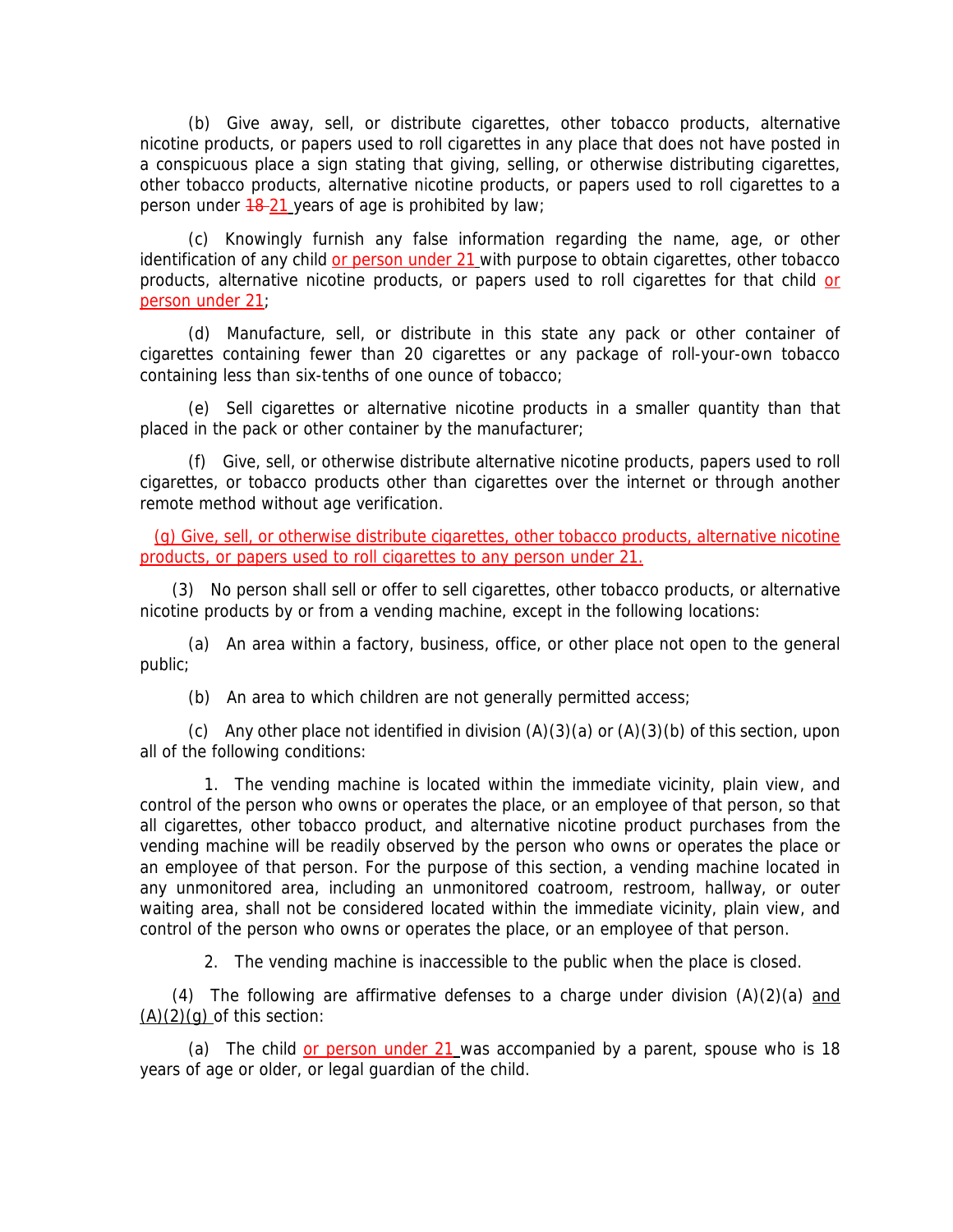(b) The person who gave, sold, or distributed cigarettes, other tobacco products, alternative nicotine products, or papers used to roll cigarettes to a child under division  $(A)(2)(a)$  of this section or to a person under 21 under division  $(A)(2)(q)$  of this section is a parent, spouse who is 18 years of age or older, or legal guardian of the child or person under 21.

(5) It is not a violation of division  $(A)(2)(a)$ ,  $\theta$   $(A)(2)(b)$ , or  $(A)(2)(a)$  of this section for a person to give or otherwise distribute to a child or person under 21 cigarettes, other tobacco products, alternative nicotine products, or papers used to roll cigarettes while the child or person under 21 is participating in a research protocol if all of the following apply:

 (a) The parent, guardian, or legal custodian of the child has consented in writing to the child participating in the research protocol, or the person under 21 has consented in writing on his or her own behalf.

 (b) An institutional human subjects protection review board, or an equivalent entity, has approved the research protocol.

 (c) The child or person under 21 is participating in the research protocol at the facility or location specified in the research protocol.

(6)(a) Whoever violates division  $(A)(2)(a)$ ,  $(A)(2)(b)$ ,  $(A)(2)(d)$ ,  $(A)(2)(e)$ , or  $(A)(2)(f)$ or (A)(3) of this section is guilty of illegal distribution of cigarettes, other tobacco products, or alternative nicotine products. Except as otherwise provided in this division, illegal distribution of cigarettes, other tobacco products, or alternative nicotine products is a misdemeanor of the fourth degree. If the offender previously has been convicted of a violation of division  $(A)(2)(a)$ ,  $(A)(2)(b)$ ,  $(A)(2)(d)$ ,  $(A)(2)(e)$ , or  $(A)(2)(f)$  or  $(A)(3)$  of this section or a substantially equivalent state law or municipal ordinance, illegal distribution of cigarettes, other tobacco products, or alternative nicotine products is a misdemeanor of the third degree.

(b) Whoever violates division  $(A)(2)(c)$  of this section is quilty of permitting children to use cigarettes, other tobacco products, or alternative nicotine products. Except as otherwise provided in this division, permitting children to use cigarettes, other tobacco products, or alternative nicotine products is a misdemeanor of the fourth degree. If the offender previously has been convicted of a violation of division  $(A)(2)(c)$  of this section or a substantially equivalent state law or municipal ordinance, permitting children to use cigarettes, other tobacco products, or alternative nicotine products is a misdemeanor of the third degree.

(c) Whoever violates division (A)(2)(g) of this section is guilty of illegal distribution of cigarettes, other tobacco products, or alternative nicotine products to a person under 21. Except as otherwise provided in this division, illegal distribution of cigarettes, other tobacco products, or alternative nicotine products to a person under 21 shall be a misdemeanor of the fourth degree. If the offender previously has been convicted of a violation of division (A)(2)(c) or (A)(2)(g) of this section or a substantially equivalent state law or municipal ordinance, illegal distribution of cigarettes, other tobacco products, or alternative nicotine products to a person under 21 is a misdemeanor of the third degree.

 (7) Any cigarettes, other tobacco products, alternative nicotine products, or papers used to roll cigarettes that are given, sold, or otherwise distributed to a child in violation of this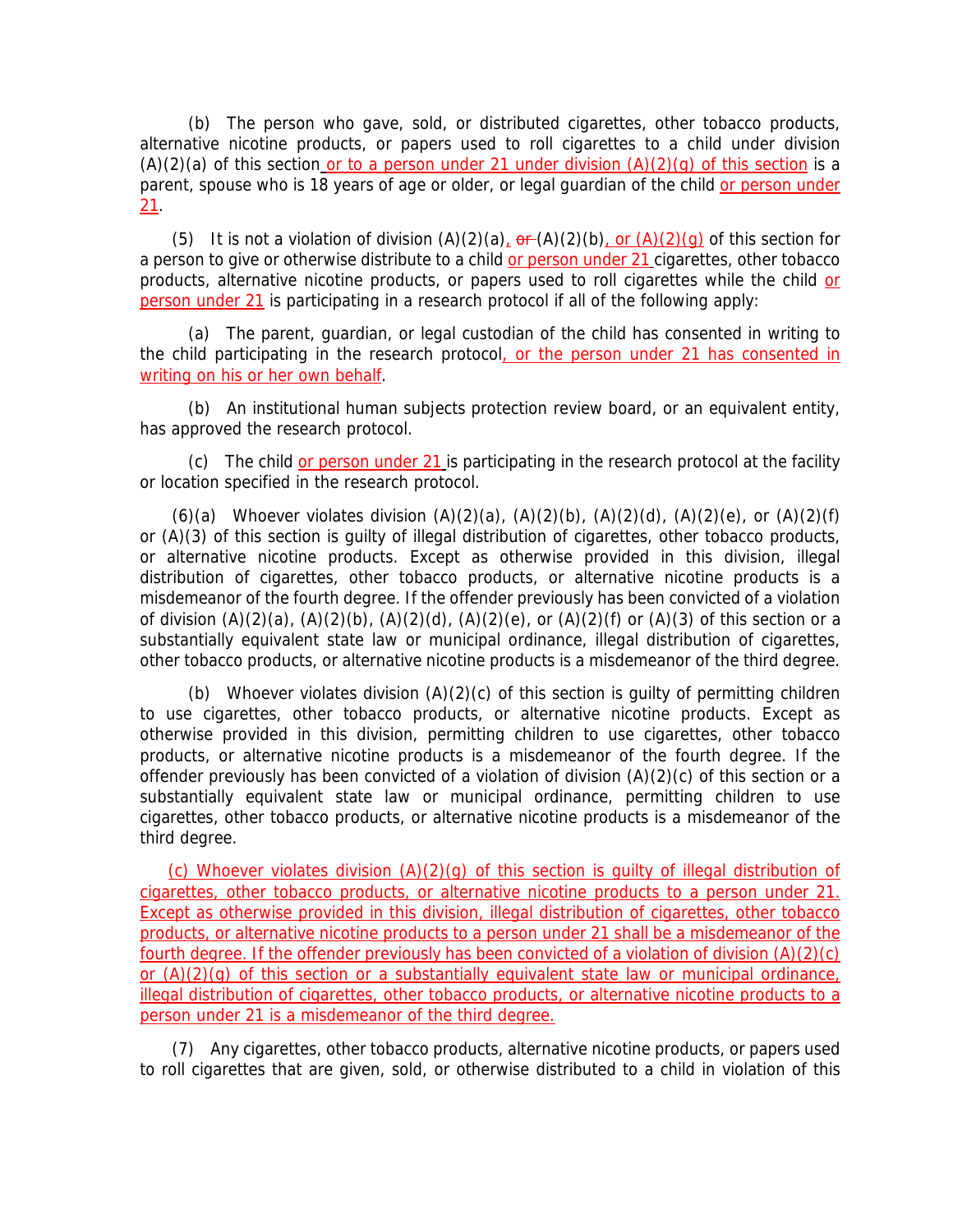section and that are used, possessed, purchased, or received by a child in violation of R.C. § 2151.87 are subject to seizure and forfeiture as contraband under R.C. Chapter 2981.

- (B) Transaction scan.
	- (1) As used in this division and division (C) of this section:

 **CARD HOLDER.** Means any person who presents a driver's or commercial driver's license or an identification card to a seller, or an agent or employee of a seller, to purchase or receive cigarettes, other tobacco products, or alternative nicotine products from a seller, agent, or employee.

**IDENTIFICATION CARD.** Means an identification card issued under R.C. §§ 4507.50 through 4507.52.

**SELLER.** Means a seller of cigarettes, other tobacco products, or alternative nicotine products and includes any person whose gift of or other distribution of cigarettes, other tobacco products, or alternative nicotine products is subject to the prohibitions of division (A) of this section.

**TRANSACTION SCAN.** Means the process by which a seller or an agent or employee of a seller checks, by means of a transaction scan device, the validity of a driver's or commercial driver's license or an identification card that is presented as a condition for purchasing or receiving cigarettes, other tobacco products, or alternative nicotine products.

 **TRANSACTION SCAN DEVICE.** Means any commercial device or combination of devices used at a point of sale that is capable of deciphering in an electronically readable format the information encoded on the magnetic strip or bar code of a driver's or commercial driver's license or an identification card.

 (2) (a) A seller or an agent or employee of a seller may perform a transaction scan by means of a transaction scan device to check the validity of a driver's or commercial driver's license or identification card presented by a card holder as a condition for selling, giving away, or otherwise distributing to the card holder cigarettes, other tobacco products, or alternative nicotine products.

 (b) If the information deciphered by the transaction scan performed under division (B)(2)(a) of this section fails to match the information printed on the driver's or commercial driver's license or identification card presented by the card holder, or if the transaction scan indicates that the information so printed is false or fraudulent, neither the seller nor any agent or employee of the seller shall sell, give away, or otherwise distribute any cigarettes, other tobacco products, or alternative nicotine products to the card holder.

(c) Division  $(B)(2)(a)$  of this section does not preclude a seller or an agent or employee of a seller from using a transaction scan device to check the validity of a document other than a driver's or commercial driver's license or identification card, if the document includes a bar code or magnetic strip that may be scanned by the device, as a condition for selling, giving away, or otherwise distributing cigarettes, other tobacco products, or alternative nicotine products to the person presenting the document.

 (3) Rules adopted by the Registrar of Motor Vehicles under R.C. § 4301.61(C) apply to the use of transaction scan devices for purposes of this division (B) and division (C) of this section.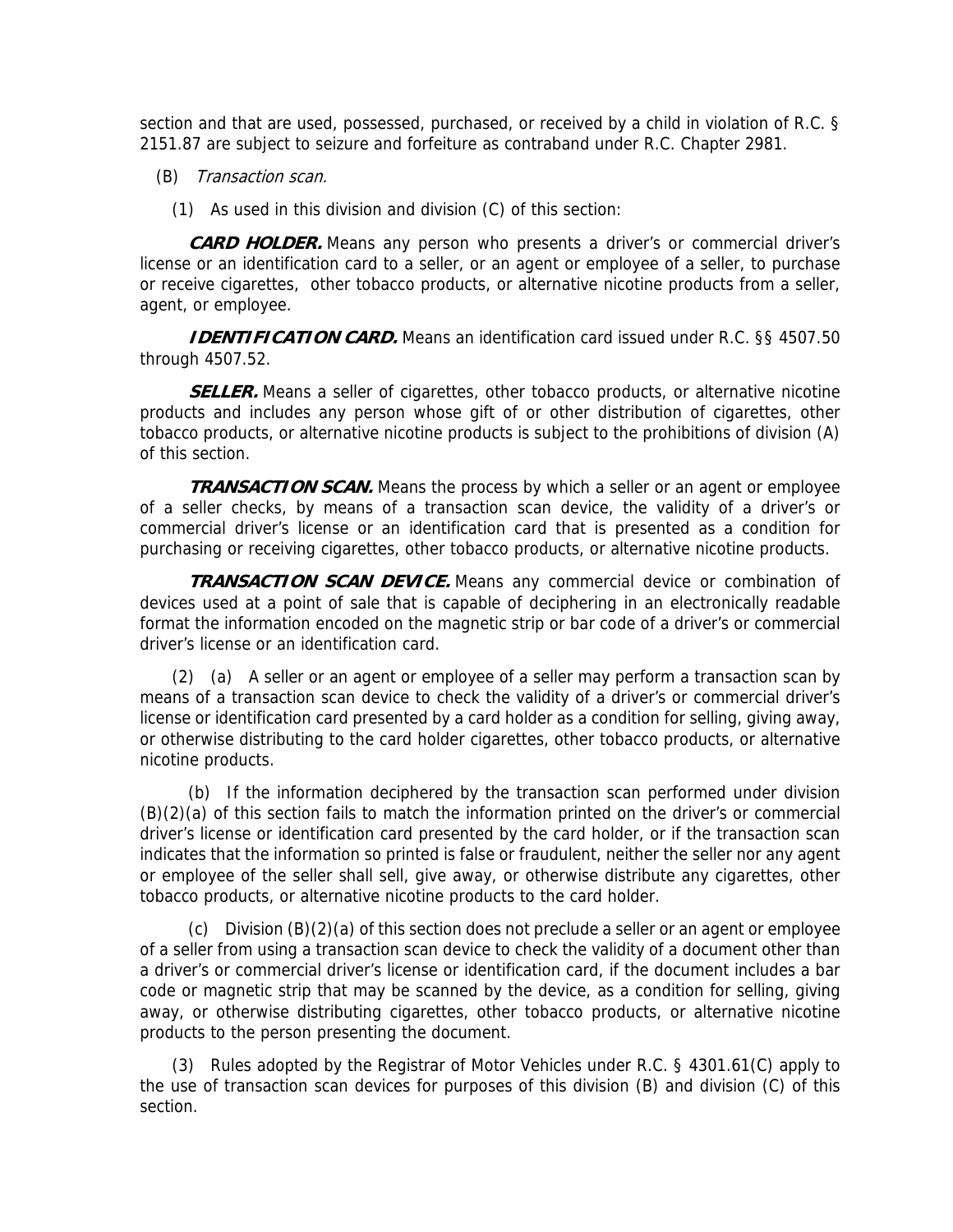(4) (a) No seller or agent or employee of a seller shall electronically or mechanically record or maintain any information derived from a transaction scan, except for the following:

 1. The name and date of birth of the person listed on the driver's or commercial driver's license or identification card presented by the card holder;

 2. The expiration date and identification number of the driver's or commercial driver's license or identification card presented by the card holder.

 (b) No seller or agent or employee of a seller shall use the information that is derived from a transaction scan or that is permitted to be recorded and maintained under division (B)(4)(a) of this section, except for purposes of division (C) of this section.

 (c) No seller or agent or employee of a seller shall use a transaction scan device for a purpose other than the purpose specified in division (C)(2)(a) of this section.

 (d) No seller or agent or employee of a seller shall sell or otherwise disseminate the information derived from a transaction scan to any third party, including but not limited to selling or otherwise disseminating that information for any marketing, advertising, or promotional activities, but a seller or agent or employee of a seller may release that information pursuant to a court order or as specifically authorized by division (C) of this section or another section of this code or the Ohio Revised Code.

 (5) Nothing in this division (B) or division (C) of this section relieves a seller or an agent or employee of a seller of any responsibility to comply with any other applicable local, state or federal laws or rules governing the sale, giving away, or other distribution of cigarettes, other tobacco products, or alternative nicotine products.

(6) Whoever violates division  $(B)(2)(b)$  or  $(B)(4)$  of this section is quilty of engaging in an illegal tobacco product or alternative nicotine product transaction scan, and the court may impose upon the offender a civil penalty of up to \$1,000 for each violation. The Clerk of the Court shall pay each collected civil penalty to the County Treasurer for deposit into the County Treasury.

(C) Affirmative defenses.

 (1) A seller or an agent or employee of a seller may not be found guilty of a charge of a violation of division (A) of this section in which the age of the purchaser or other recipient of cigarettes, other tobacco products, or alternative nicotine products is an element of the alleged violation, if the seller, agent, or employee raises and proves as an affirmative defense that all of the following occurred:

 (a) A card holder attempting to purchase or receive cigarettes, other tobacco products, or alternative nicotine products presented a driver's or commercial driver's license or an identification card.

 (b) A transaction scan of the driver's or commercial driver's license or identification card that the card holder presented indicated that the license or card was valid.

 (c) The cigarettes, other tobacco products, or alternative nicotine products were sold, given away, or otherwise distributed to the card holder in reasonable reliance upon the identification presented and the completed transaction scan.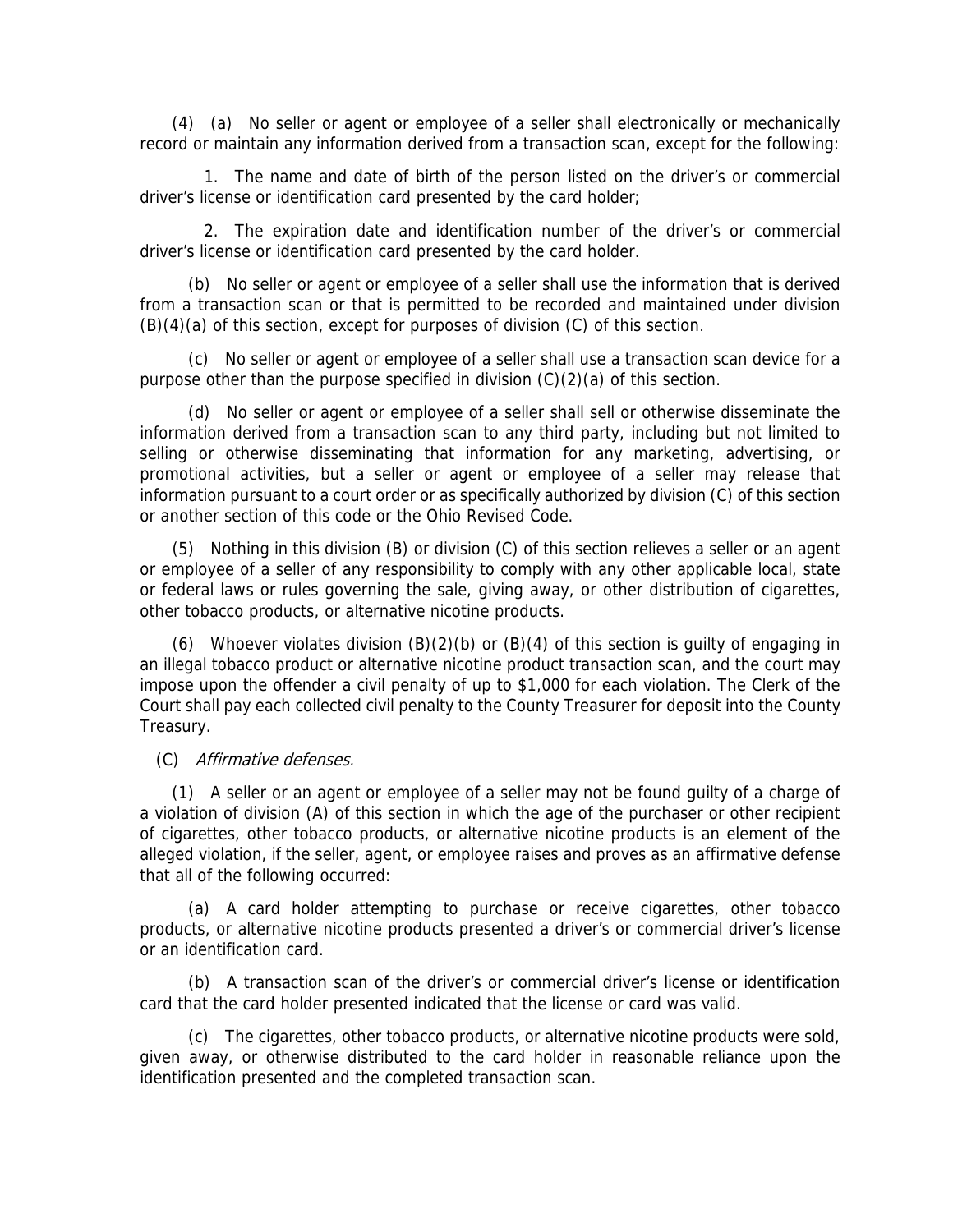(2) In determining whether a seller or an agent or employee of a seller has proven the affirmative defense provided by division (C)(1) of this section, the trier of fact in the action for the alleged violation of division (A) of this section shall consider any written policy that the seller has adopted and implemented and that is intended to prevent violations of division (A) of this section. For purposes of division (C)(1)(c) of this section, the trier of fact shall consider that reasonable reliance upon the identification presented and the completed transaction scan may require a seller or an agent or employee of a seller to exercise reasonable diligence to determine, and that the use of a transaction scan device does not excuse a seller or an agent or employee of a seller from exercising reasonable diligence to determine, the following:

 (a) Whether a person to whom the seller or agent or employee of a seller sells, gives away, or otherwise distributes cigarettes, other tobacco products, or alternative nicotine products is  $18$  21 years of age or older;

 (b) Whether the description and picture appearing on the driver's or commercial driver's license or identification card presented by a card holder is that of the card holder.

 (3) In any criminal action in which the affirmative defense provided by division (C)(1) of this section is raised, the Registrar of Motor Vehicles or a deputy registrar who issued an identification card under R.C. §§ 4507.50 through 4507.52 shall be permitted to submit certified copies of the records of that issuance in lieu of the testimony of the personnel of or contractors with the Bureau of Motor Vehicles in the action.

(D) Shipment of tobacco products.

(1) As used in this division (D):

**AUTHORIZED RECIPIENT OF TOBACCO PRODUCTS** means a person who is:

1. Licensed as a cigarette wholesale dealer under R.C. § 5743.15;

 2. Licensed as a retail dealer as long as the person purchases cigarettes with the appropriate tax stamp affixed;

 3. An export warehouse proprietor as defined in Section 5702 of the Internal Revenue Code;

 4. An operator of a customs bonded warehouse under 19 U.S.C. § 1311 or 19 U.S.C. § 1555;

 5. An officer, employee, or agent of the federal government or of this state acting in the person's official capacity;

 6. A department, agency, instrumentality, or political subdivision of the federal government or of this state;

 7. A person having a consent for consumer shipment issued by the Tax Commissioner under R.C. § 5743.71.

**MOTOR CARRIER.** Has the same meaning as in R.C. § 4923.01.

 (2) The purpose of this division (D) is to prevent the sale of cigarettes to minors and to ensure compliance with the Master Settlement Agreement, as defined in R.C. § 1346.01, and to prevent the sale of cigarettes and other tobacco products to persons under 21.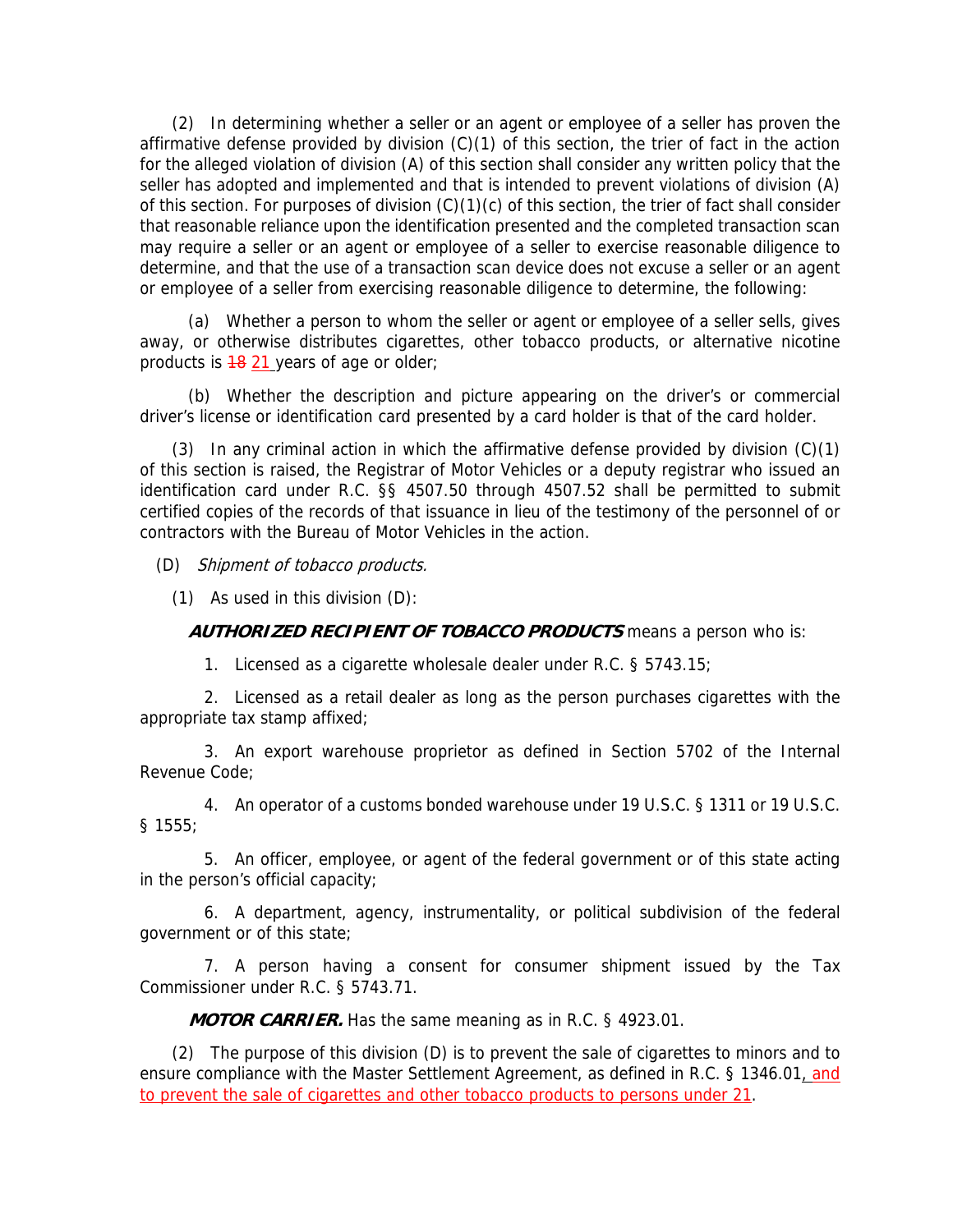(3) (a) No person shall cause to be shipped any cigarettes to any person in this municipality other than an authorized recipient of tobacco products.

 (b) No motor carrier or other person shall knowingly transport cigarettes to any person in this municipality that the carrier or other person reasonably believes is not an authorized recipient of tobacco products. If cigarettes are transported to a home or residence, it shall be presumed that the motor carrier or other person knew that the person to whom the cigarettes were delivered was not an authorized recipient of tobacco products.

 (4) No person engaged in the business of selling cigarettes who ships or causes to be shipped cigarettes to any person in this municipality in any container or wrapping other than the original container or wrapping of the cigarettes shall fail to plainly and visibly mark the exterior of the container or wrapping in which the cigarettes are shipped with the words "cigarettes".

 (5) A court shall impose a fine of up to \$1,000 for each violation of division (D)(3)(a),  $(D)(3)(b)$  or  $(D)(4)$  of this section.

**Section 2.** That the provisions of this Ordinance and Section 135.17 of the Dublin Codified Ordinances are severable, and if any is found to be invalid for any reason by a court of competent jurisdiction then the remainder shall remain in full force and effect.

**Section 3.** The Council finds that all deliberations and actions of the public body relating to this Ordinance were taken in an open meeting in compliance with Section 121.22 of the Ohio Revised Code.

**Section 4.** That this Ordinance shall take effect at the earliest date provided by law.

Passed this \_\_\_\_\_\_\_\_\_ day of \_\_\_\_\_\_\_\_\_\_\_\_\_\_\_\_\_\_\_\_\_\_, 2017.

Mayor – Presiding Officer

\_\_\_\_\_\_\_\_\_\_\_\_\_\_\_\_\_\_\_\_\_\_\_\_\_\_\_\_\_\_\_\_\_\_

\_\_\_\_\_\_\_\_\_\_\_\_\_\_\_\_\_\_\_\_\_\_\_\_\_\_\_\_\_

ATTEST: